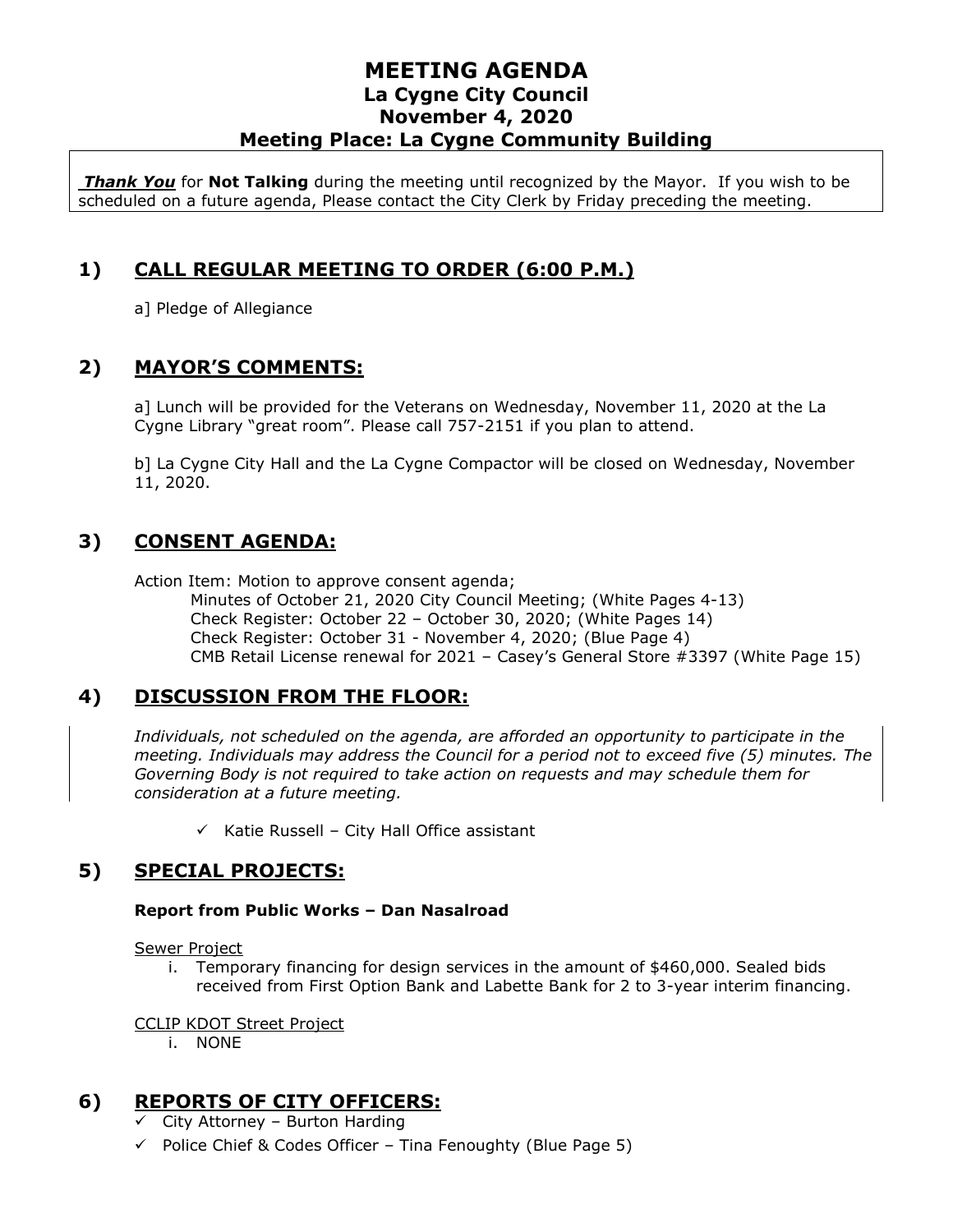#### **MEETING AGENDA La Cygne City Council November 4, 2020 Meeting Place: La Cygne Community Building**

### **6) REPORTS OF CITY OFFICERS CONT:**

- $\checkmark$  Public Works Department Dan Nasalroad
- $\checkmark$  Fire Chief Dan Nasalroad
- $\checkmark$  City Clerk Jodi Wade (Blue Pages 6)

### **7) REPORTS OF COUNCIL COMMITTEES:**

- a] Water & Gas---------------------------------------Danny Curtis ------- Logan Smith
- b] Street ---------------------------------------------James Thies ------- Jerome Mitzner
	- $\checkmark$  (Postponed until Fall 2021) RFP for Stormwater Master Planning.
	- ✓ Draft revision of Article 22, Section 22-3. (White Pages 16-22)
	- $\checkmark$  La Cygne Library parking area drainage. (White Pages 23-24)
- c] Sewer----------------------------------------------James Thies ------- Thomas Capp
- d] Park------------------------------------------------Danny Curtis ------- Thomas Capp
- e] Cemetery------------------------------------------Danny Curtis ------- Thomas Capp
	- $\checkmark$  (In Committee review) Chapter XI. Public Property, Article 1. Cemetery regulations
- f] Public Safety---------------------------------------Jerome Mitzner------ Logan Smith
	- ✓ Animal Control Regulation/Code Draft
- g] Community Building------------------------------ Danny Curtis ------- James Thies
- h] Employee Relations & Training-------------------Jerome Mitzner ----- Logan Smith

✓ (Postponed until Spring 2021) Ethics/Public Service Training.

#### **8) SPECIAL COMMITTEE REPORTS:**

- a] Emergency Management
- b] Swanfest Committee
- c] Planning & Zoning Commission
- d] La Cygne Community Park Board October meeting minutes (White Page 25)

#### **9) UNFINISHED BUSINESS:**

a] Resolution No. an administrative policy for professional standards for Board members/Commission members/Volunteers. (White pages 26-27)

*Action needed: Motion to approve resolution*

b] Resolution No. an administrative policy for Police Officer recruit training and equipment agreement. (White pages 28-30)

*Action needed: Motion to approve resolution*